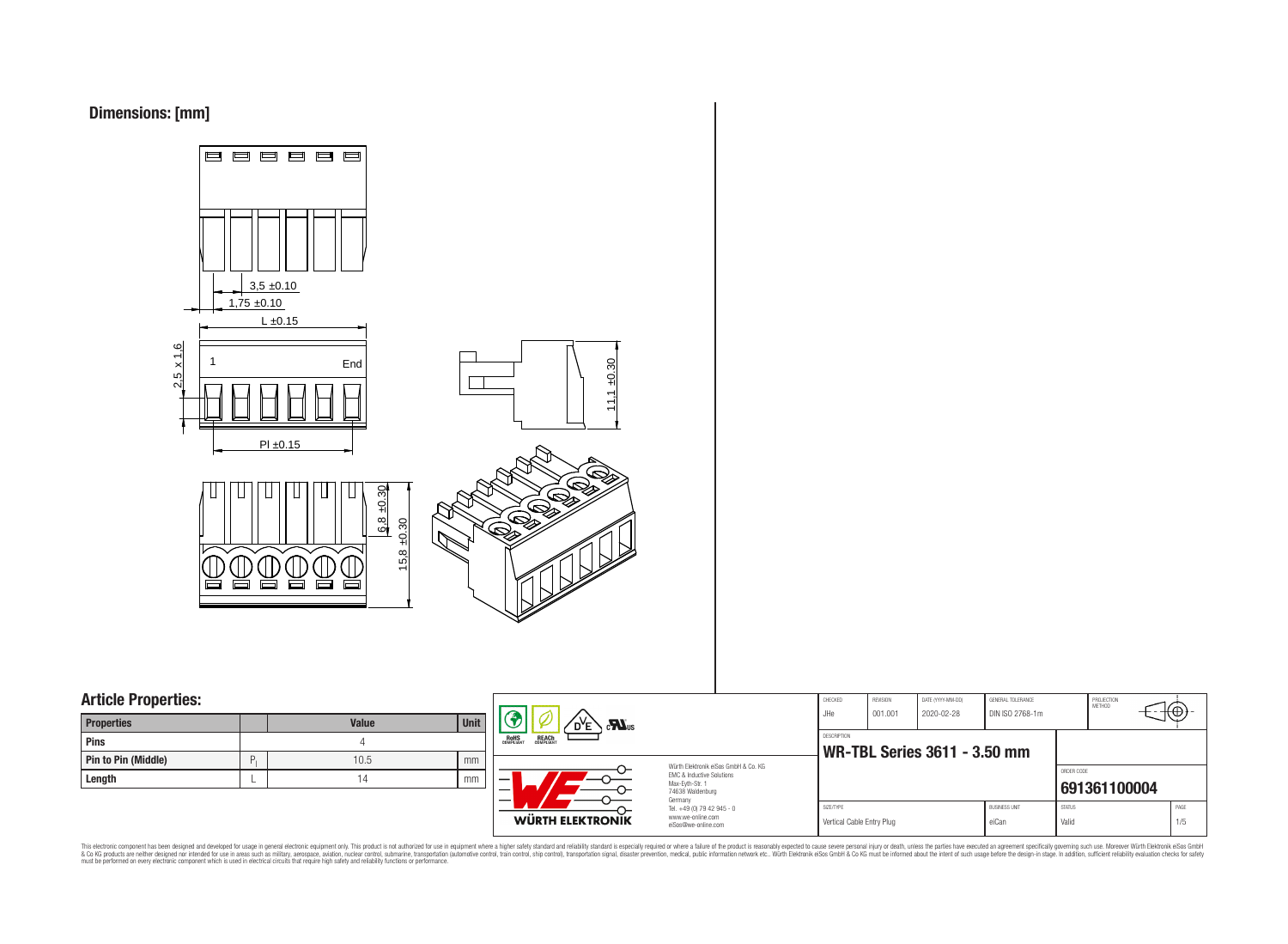# **Kind Properties:**

| <b>Properties</b> | <b>Value</b> | <b>Unit</b> |
|-------------------|--------------|-------------|
| <b>Pitch</b>      | ບ.∪          | mm          |

# **Material Properties:**

| <b>Insulator Material</b>            | PA66            |  |  |  |  |  |
|--------------------------------------|-----------------|--|--|--|--|--|
| <b>Insulator Flammability Rating</b> | $UL94V-0$       |  |  |  |  |  |
| <b>Insulator Color</b>               | Green           |  |  |  |  |  |
| <b>Contact Material</b>              | Phosphor Bronze |  |  |  |  |  |
| <b>Contact Plating</b>               | Tin over Nickel |  |  |  |  |  |
| <b>Cage Material</b>                 | <b>Brass</b>    |  |  |  |  |  |

# **General Information:**

| Operating Temperature | -40 up to +105 °C |
|-----------------------|-------------------|

# **Electrical Properties:**

| <b>Properties</b>           |    | <b>Value</b> | <b>Unit</b> | Tol.                      |      |
|-----------------------------|----|--------------|-------------|---------------------------|------|
|                             |    | cULus        | <b>VDE</b>  |                           |      |
| <b>Rated Current</b>        | Ιp | 10           | 10.5        | $\boldsymbol{\mathsf{A}}$ |      |
| <b>Working Voltage</b>      |    | 300          | 300         | V(AC)                     |      |
| <b>Withstanding Voltage</b> |    | 1600         | 2500        | V(AC)                     |      |
| <b>Contact Resistance</b>   | R  | 20           | 20          | $m\Omega$                 | max. |

# **Mechanical Properties:**

| Wir<br>-----<br>enam<br>a i<br>ш<br><br>-9 |
|--------------------------------------------|
|--------------------------------------------|

# **Wire Properties:**

| <b>Properties</b>                  | <b>Value</b>                     |  |  |  |  |  |
|------------------------------------|----------------------------------|--|--|--|--|--|
| Solid Wire Section (AWG)           | 26 to 16 (AWG)                   |  |  |  |  |  |
| <b>Solid Wire Section (Metric)</b> | 0.129 to 1.31 (mm <sup>2</sup> ) |  |  |  |  |  |

# **Wire Properties:**

| <b>Properties</b>                     | <b>Value</b>                       | <b>Unit</b>  |
|---------------------------------------|------------------------------------|--------------|
| <b>Stranded Wire Section (AWG)</b>    | 26 to 16 (AWG)                     |              |
| <b>Stranded Wire Section (Metric)</b> | $0.129$ to 1.31 (mm <sup>2</sup> ) |              |
| <b>Tightening Torque</b>              | 0.25                               | $N^{\star}m$ |

# **Certification:**

| <b>RoHS Approval</b>  | Compliant [ 2011/65/EU&2015/863 ]     |
|-----------------------|---------------------------------------|
| <b>REACh Approval</b> | Conform or declared [ (EC)1907/2006 ] |
| <b>VDE Approval</b>   | 40023195                              |
| cULus Approval        | F315414                               |

# **Packaging Properties:**

|  |  | w |
|--|--|---|
|--|--|---|

| P<br>$\sum_{s}$                                                                                          |                                                                                   | CHECKED<br>JHe                         | <b>REVISION</b><br>001.001 | DATE (YYYY-MM-DD)<br>2020-02-28 | GENERAL TOLERANCE<br>DIN ISO 2768-1m |                        | PROJECTION<br>METHOD | ₩           |
|----------------------------------------------------------------------------------------------------------|-----------------------------------------------------------------------------------|----------------------------------------|----------------------------|---------------------------------|--------------------------------------|------------------------|----------------------|-------------|
| <b>REACH</b><br>COMPLIANT<br>ROHS<br>COMPLIANT                                                           |                                                                                   | DESCRIPTION                            |                            | WR-TBL Series 3611 - 3.50 mm    |                                      |                        |                      |             |
| Würth Flektronik eiSos GmbH & Co. KG<br>EMC & Inductive Solutions<br>Max-Eyth-Str. 1<br>74638 Waldenburg |                                                                                   |                                        |                            |                                 |                                      | ORDER CODE             | 691361100004         |             |
| WÜRTH ELEKTRONIK                                                                                         | Germany<br>Tel. +49 (0) 79 42 945 - 0<br>www.we-online.com<br>eiSos@we-online.com | SIZE/TYPE<br>Vertical Cable Entry Plug |                            |                                 | <b>BUSINESS UNIT</b><br>eiCan        | <b>STATUS</b><br>Valid |                      | PAGE<br>2/5 |

This electronic component has been designed and developed for usage in general electronic equipment only. This product is not authorized for subserved requipment where a higher selection equipment where a higher selection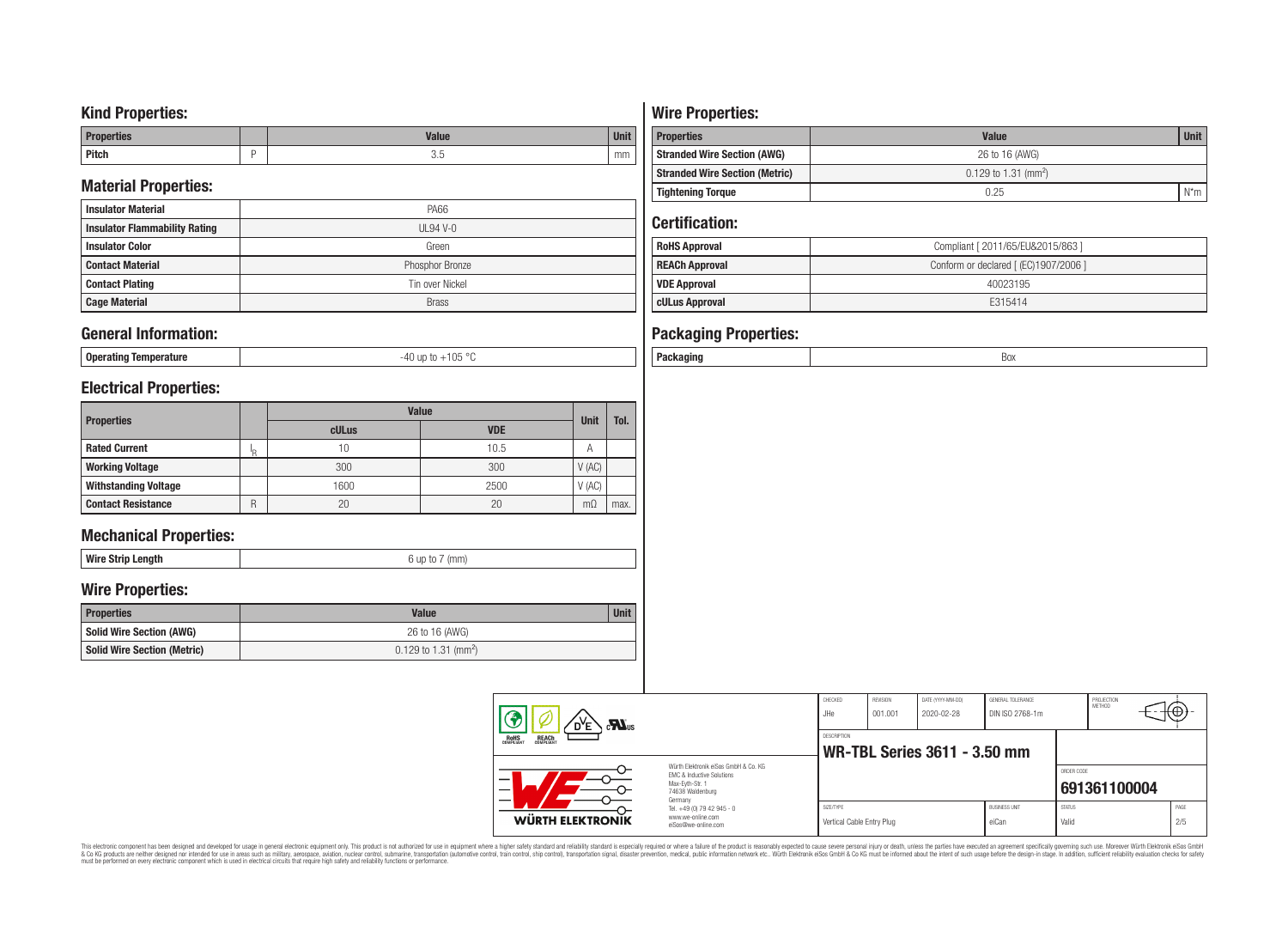



**WR-TBL Series 3611 - 3.50 mm** ORDER CODE **[691361100004](https://katalog.we-online.de/en/em/WR-TBL/691361100004)** Germany Tel. +49 (0) 79 42 945 - 0 SIZE/TYPE BUSINESS UNIT STATUS PAGE www.we-online.com WÜRTH ELEKTRONIK Vertical Cable Entry Plug eiCan values and the Valid valid values of the Subset of the Subset of the Subset of the Subset of the Subset of the Subset of the Subset of the Subset of the Subset of the Subset of the Subset of eiSos@we-online.com

PROJECTION<br>METHOD

łΘ

This electronic component has been designed and developed for usage in general electronic equipment only. This product is not authorized for subserved requipment where a higher selection equipment where a higher selection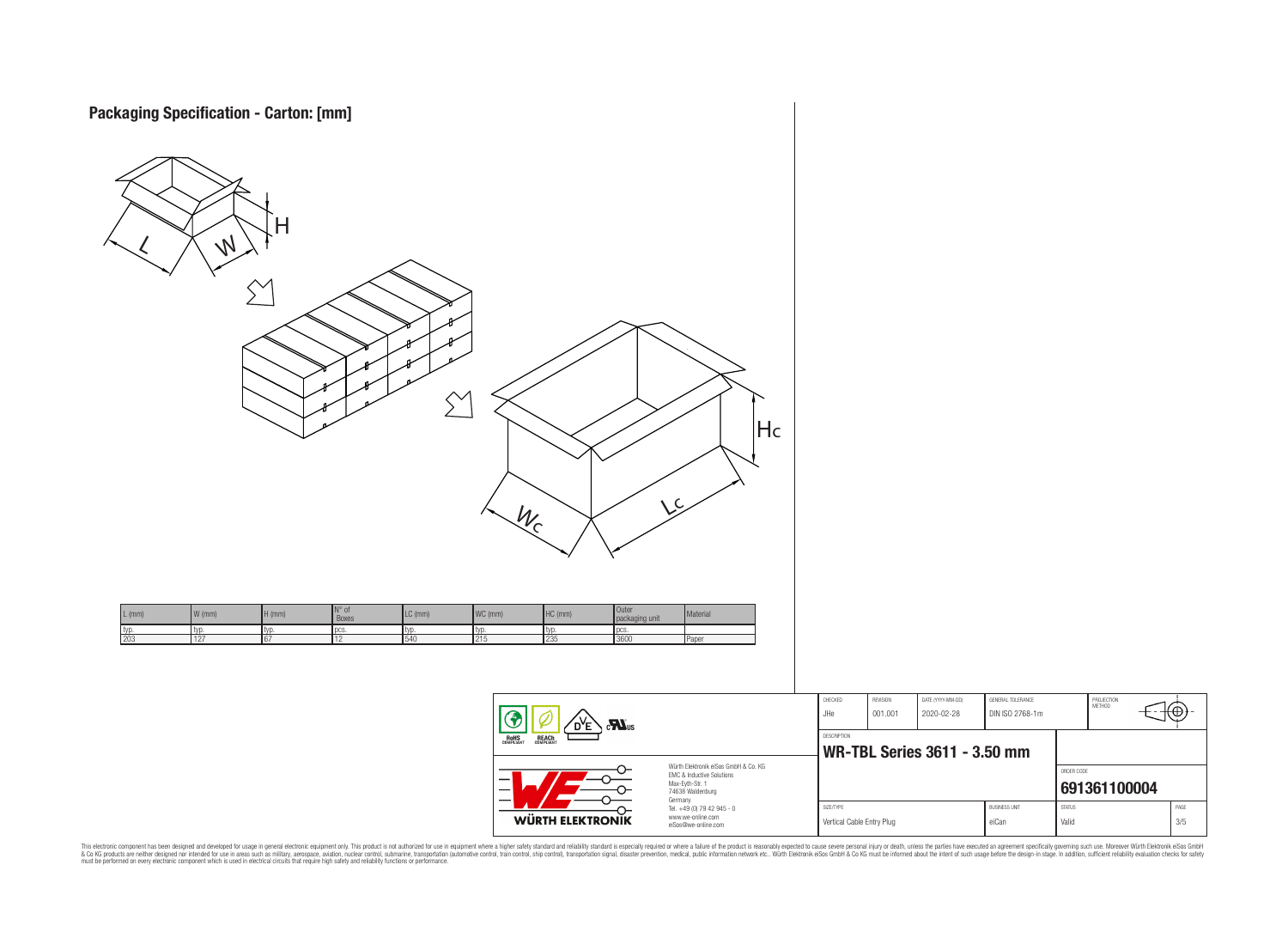# **Cautions and Warnings:**

## **The following conditions apply to all goods within the product series of the Connectors of Würth Elektronik eiSos GmbH & Co. KG:**

### **General:**

- This mechanical component is designed and manufactured for use in general electronic equipment.
- Würth Elektronik must be asked for written approval (following the PPAP procedure) before incorporating the components into any equipment in fields such as military, aerospace, aviation, nuclear control, submarine, transportation (automotive control, train control, ship control), transportation signal, disaster prevention, medical, public information network, etc. where higher safety and reliability are especially required and/or if there is the possibility of direct damage or human injury.
- Mechanical components that will be used in safety-critical or high-reliability applications, should be pre-evaluated by the customer.
- The mechanical component is designed and manufactured to be used within the datasheet specified values. If the usage and operation conditions specified in the datasheet are not met, the component may be damaged or dissolved.
- Do not drop or impact the components, the component may be damaged.
- Prevent any damage or scratches on the component, especially on the actuator.
- Direct mechanical impact to the product shall be prevented (e.g overlapping of the PCB's).
- Würth Elektronik products are qualified according to international standards, which are listed in each product reliability report. Würth Elektronik does not warrant any customer qualified product characteristics beyond Würth Elektroniks' specifications, for its validity and sustainability over time.
- The responsibility for the applicability of the customer specific products and use in a particular customer design is always within the authority of the customer. All technical specifications for standard products do also apply to customer specific products.
- The mechanical component is designed to be used along with Würth Elektronik counterparts and tools. Würth Elektronik cannot ensure the reliability of these components while being used with other products.

## **Product Specific:**

#### Soldering:

- The solder profile must comply with the technical product specifications. All other profiles will void the warranty.
- All other soldering methods are at the customers' own risk.

#### Cleaning and Washing:

- Washing agents used during the production to clean the customer application might damage or change the characteristics of the component, body, pins and termination. Washing agents may have a negative effect on the long-term functionality of the product.
- Using a brush during the cleaning process may deform function relevant areas. Therefore, we do not recommend using a brush during the PCB cleaning process.

#### Potting and Coating:

• If the product is potted in the customer application, the potting material might shrink or expand during and after hardening. Shrinking could lead to an incomplete seal, allowing contaminants into the components. Expansion could damage the components. We recommend a manual inspection after potting or coating to avoid these effects.

## **Storage Conditions:**

- A storage of Würth Elektronik products for longer than 12 months is not recommended. Within other effects, the terminals may suffer degradation, resulting in bad solderability. Therefore, all products shall be used within the period of 12 months based on the day of shipment.
- Do not expose the components to direct sunlight.
- The storage conditions in the original packaging are defined according to DIN EN 61760-2.
- The storage conditions stated in the original packaging apply to the storage time and not to the transportation time of the components.

#### **Handling:**

- Do not repeatedly operate the component with excessive force. It may damage or deform the component resulting in malfunction.
- In the case a product requires particular handling precautions, in addition to the general recommendations mentioned here before, these will appear on the product datasheet.

These cautions and warnings comply with the state of the scientific and technical knowledge and are believed to be accurate and reliable. However, no responsibility is assumed for inaccuracies or incompleteness.

| $\sum_{\mathbf{u}}$                                                                                                 |                                                                        | CHECKED<br>JHe                         | REVISION<br>001.001 | DATE (YYYY-MM-DD)<br>2020-02-28     | GENERAL TOLERANCE<br>DIN ISO 2768-1m |                        | PROJECTION<br><b>METHOD</b> |             |
|---------------------------------------------------------------------------------------------------------------------|------------------------------------------------------------------------|----------------------------------------|---------------------|-------------------------------------|--------------------------------------|------------------------|-----------------------------|-------------|
| <b>ROHS</b><br>COMPLIANT<br><b>REACH</b><br>COMPLIANT                                                               |                                                                        | DESCRIPTION                            |                     | <b>WR-TBL Series 3611 - 3.50 mm</b> |                                      |                        |                             |             |
| Würth Flektronik eiSos GmbH & Co. KG<br>FMC & Inductive Solutions<br>Max-Evth-Str. 1<br>74638 Waldenburg<br>Germany |                                                                        |                                        |                     |                                     |                                      | ORDER CODE             | 691361100004                |             |
| <b>WÜRTH ELEKTRONIK</b>                                                                                             | Tel. +49 (0) 79 42 945 - 0<br>www.we-online.com<br>eiSos@we-online.com | SIZE/TYPE<br>Vertical Cable Entry Plug |                     |                                     | <b>BUSINESS UNIT</b><br>eiCan        | <b>STATUS</b><br>Valid |                             | PAGE<br>4/5 |

This electronic component has been designed and developed for usage in general electronic equipment only. This product is not authorized for use in equipment where a higher safety standard and reliability standard si espec & Ook product a label and the membed of the seasuch as marked and as which such a membed and the such assume that income in the seasuch and the simulation and the such assume that include to the such a membed and the such